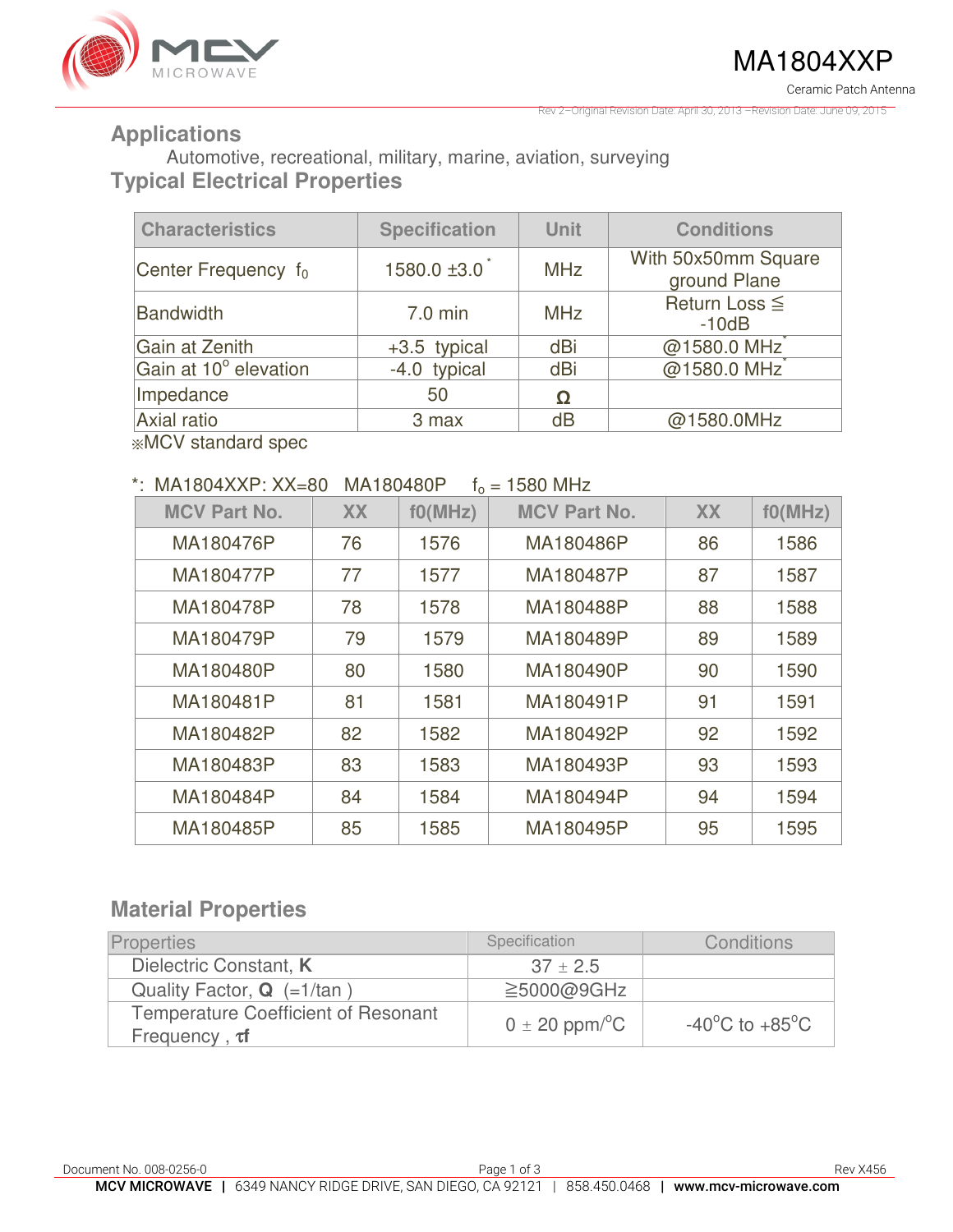

MA1804XXP

Ceramic Patch Antenna

Rev 2–Original Revision Date: April 30, 2013 –Revision Date: June 09, 2015

## **Product Dimensions**



Units: mm

# **Reflection Coefficient**